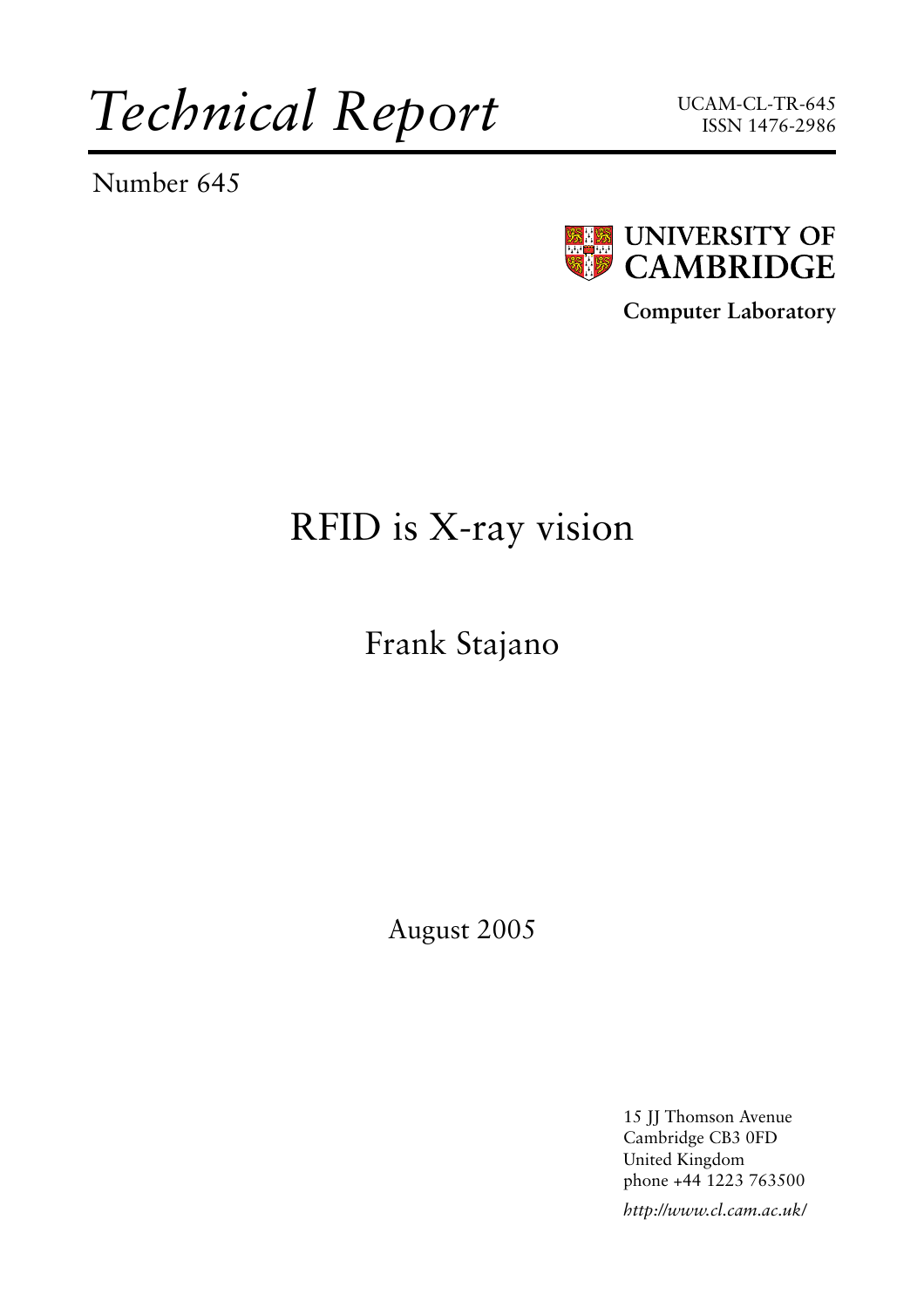c 2005 Frank Stajano

Technical reports published by the University of Cambridge Computer Laboratory are freely available via the Internet:

*http://www.cl.cam.ac.uk/TechReports/*

ISSN 1476-2986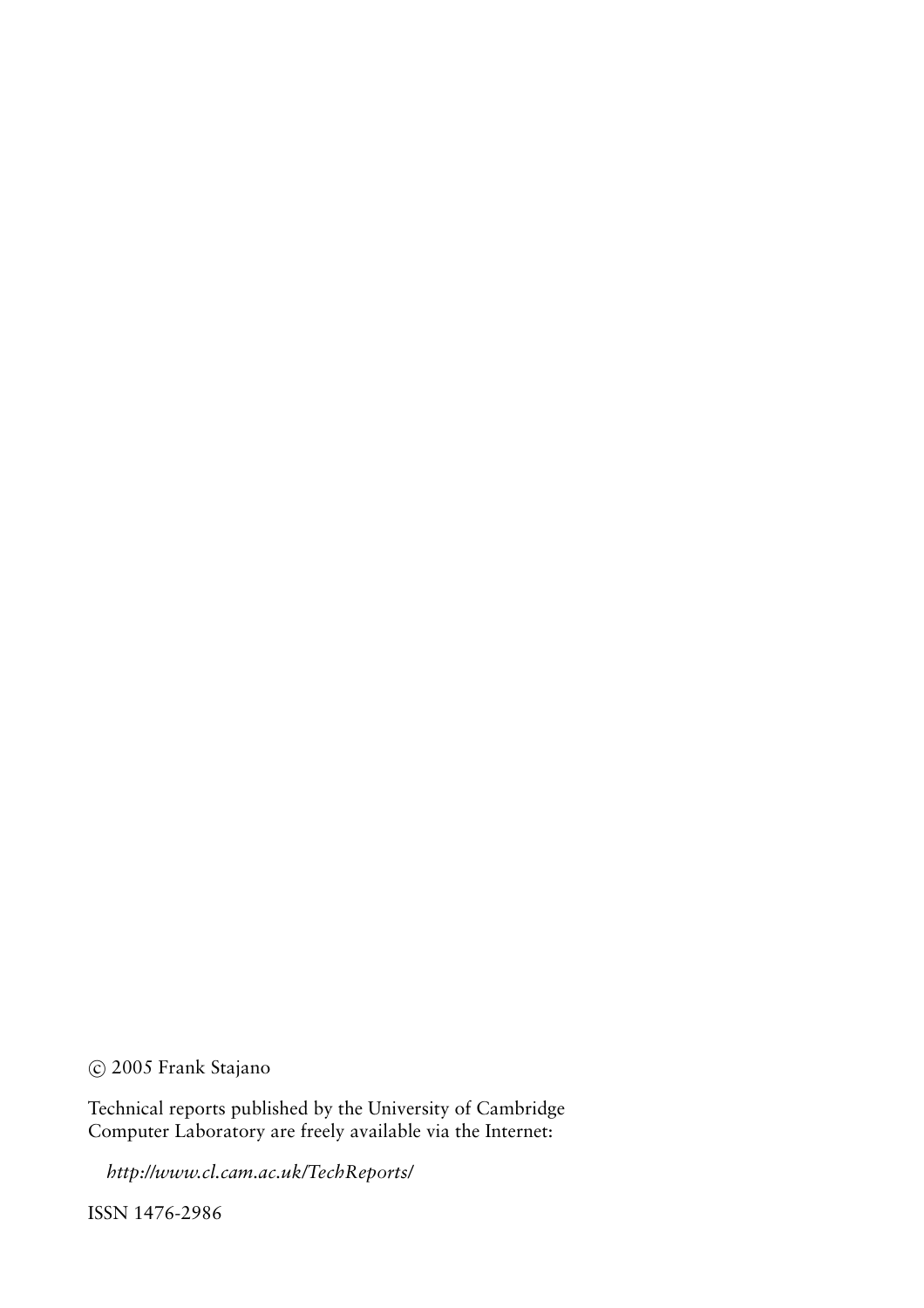## RFID is X-ray vision<sup>∗</sup>

Frank Stajano University of Cambridge Computer Laboratory [http://www.cl.cam.ac.uk/](http://www.cl.cam.ac.uk/~fms27/)<sup>∼</sup>fms27/

#### **Abstract**

Making RFID tags as ubiquitous as barcodes will enable machines to see and recognize any tagged object in their vicinity, better than they ever could with the smartest image processing algorithms. This opens many opportunities for "sentient computing" applications. However, in so far as this new capability has some of the properties of X-ray vision, it opens the door to abuses. To promote discussion, I won't elaborate on low level technological solutions; I shall instead discuss a simple security policy model that addresses most of the privacy issues. Playing devil's advocate, I shall also indicate why it is currently unlikely that consumers will enjoy the RFID privacy that some of them vociferously demand.

#### **1 Sentient machines**

Writing is everywhere: wherever you may be right now, there is probably some object near you with some writing on it, even discounting the recursive circumstance that you are currently reading this sentence. As Tantau remarks, "Whenever you wear clothing, even a swim suit, there is a lot of text right next to your body." In the justly famous paper [\[12\]](#page-9-0) that introduced "ubiquitous computing", Weiser envisaged a world in which computing and communication capabilities embed themselves into everyday objects as pervasively and unobtrusively as writing.

RFID appears likely to become the first wave in the actual deployment of the ubiquitous computing scenario: computing and communication functionality, albeit very primitive and specialized, embedded into billions of everyday objects. To a first approximation, once the price is right, there will be an RFID tag anywhere you now see a barcode.

There are indeed many similarities between barcodes and RFID tags—so many that it's easier just to focus on the differences. Conceptually, only two are significant: the code space cardinality and the transmission mechanism.

As for **code space cardinality**, the international EAN barcode standard consists of 13 decimal digits and is therefore limited to a million manufacturers, each allowed to define up to [1](#page-2-0)00,000 products<sup>1</sup>. (The UPC barcode popular in the US has one less digit and hence can only encode 100,000 manufacturers.) The Auto-ID standard, in contrast, defines a 96 bit code and a

<sup>∗</sup>Keynote talk at Workshop 1 of the International Workshop Series on RFID, 10 November 2004, Tokyo, Japan. Organized by Joint Forum for Strategic Software Research (SSR) and System LSI Research Center of Kyushu University.

<span id="page-2-0"></span><sup>&</sup>lt;sup>1</sup>The first and last of the 13 digits are a type selector and a checksum.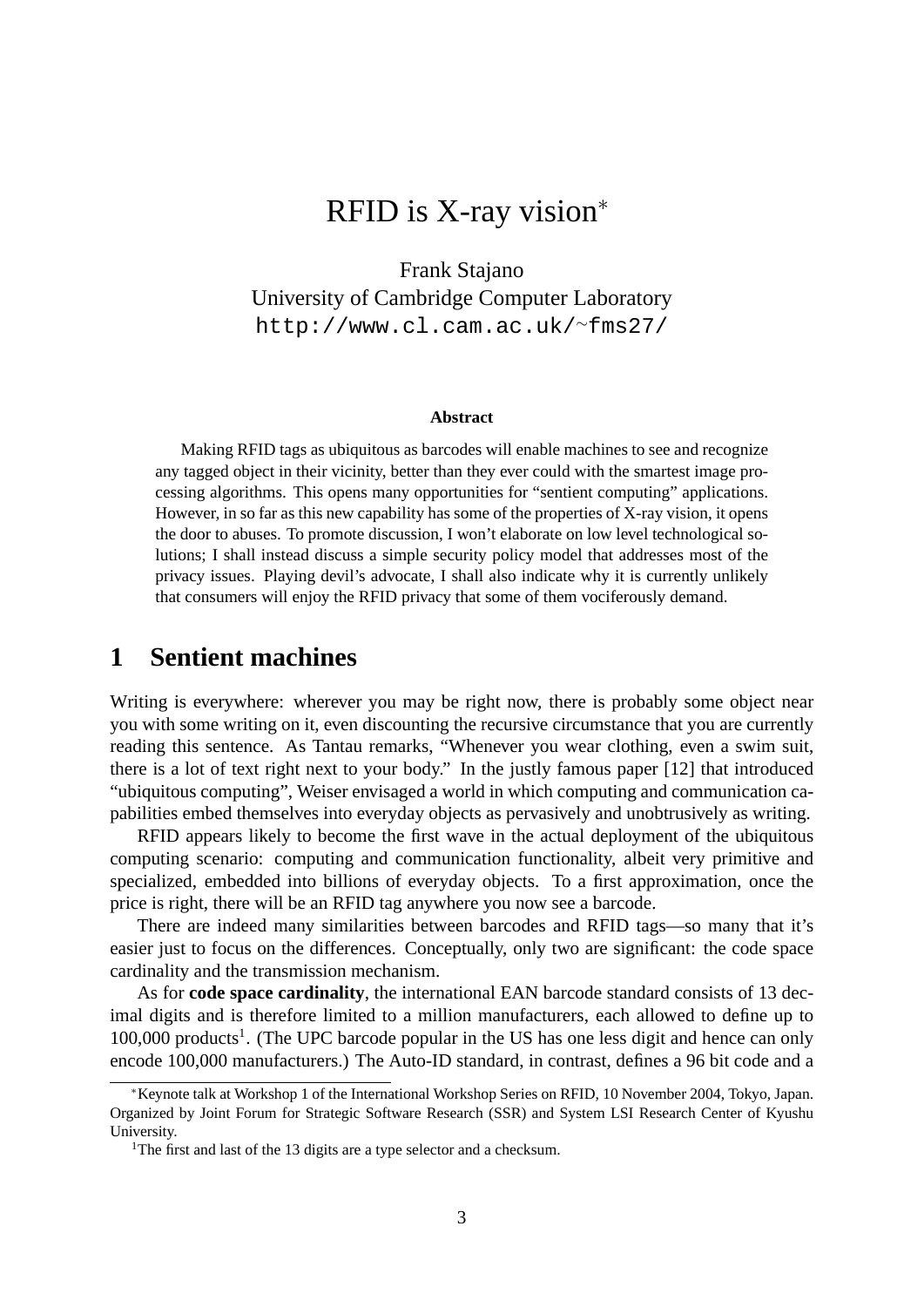partitioning scheme that allows for 256 million manufacturers and 16 million products per manufacturer. More importantly, there are still enough bits left to provide 64 billion serial numbers *for each individual product model*. While all the beer cans in the 24-pack look the same to the barcode scanner, with RFID each razor blade cartridge in the warehouse will respond with its own unique name when queried.

As for **transmission mechanism**, the barcode must be acquired optically and therefore must be aligned with the reader, as supermarket checkout cashiers know all too well. The RFID tag, instead, as its name indicates, uses radio frequency; it can therefore be read without requiring line of sight, so long as it is within range of the reader.

These two differences greatly enhance the possibilities of the new tagging technology compared to the old. Because the code embeds a unique serial number, you can prove with your till receipt that this defective item was sold to you in this store<sup>[2](#page-3-0)</sup>; the manufacturer, in turn, when receiving the defective return from the retailer, knows exactly on what day and on which assembly line of which plant the item was made and can check for similar defects in any other items of the same batch. Because the code can be read without a manual alignment operation, the reading may happen on a continuous basis rather than just at the checkout: smart shelves, both in the supermarket and in your own kitchen, can list the products they contain and go online to reorder when they are running low.

The latter example points out how RFID technology can be helpful in implementing "Sentient Computing" [\[6\]](#page-9-1): computing systems with the ability to sense the world that surrounds them and to respond to stimuli in useful ways without the need for explicit prompting by their users. We emphasize that *sentient* is distinct from *intelligent*. This is not AI: in sentient computing, the link between stimulus and reaction must be simple, predictable and dependable. Accurate sensing of the real world is a hard problem. Despite great advances in machine vision and speech processing in recent years, further progress is still needed before such technologies can be integrated as dependable components of a sentient computing system. But RFID makes a big difference here.

#### **2 Giving machines vision**

Today's sentient computer has rather poor eyesight and it has difficulty seeing and recognizing the objects and people around it. We may view machine vision research as an attempt to give the computer good spectacles, or even laser surgery. A quicker if less elegant alternative, however, is simply to wrap any significant objects in a fluorescent yellow coat, so that they can be seen distinctly even by a very myopic computer. It's hard to make the machine see everything clearly, so we make it easier for the machine to see just those items we want it to see. By coating them yellow we make them stand out—we greatly increase the signal-to-noise ratio. Of course, here "seeing" is only meant in a primitive sense; the machine still can't make out any of the details in the scene, but at least it can now clearly recognize the items that we explicitly wrapped in fluorescent coats.

With RFID, therefore, we have given the sentient computer an imperfect but usable sense of sight. In what way is it imperfect? There are two diametrically opposite shortcomings: compared to human vision, the sentient computer now sees both too little and too much.

<span id="page-3-0"></span> $2<sup>2</sup>$ An economics-literate cynic will ask why the store would ever print the RFID serial number on the till receipt, if the only consequence is to make the store more liable.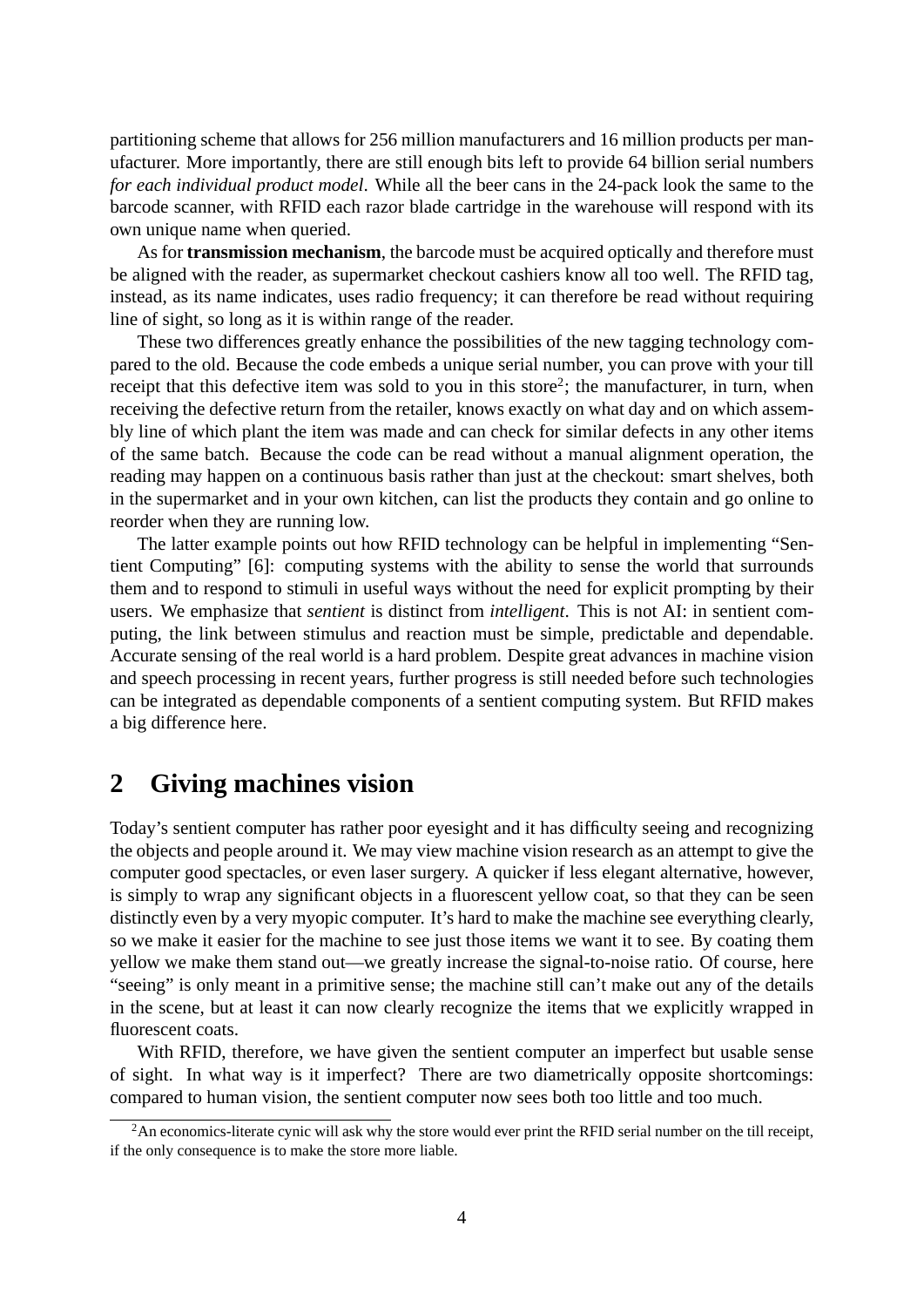It sees **too little**, because it doesn't see actual objects but only their tags. If we tell the sentient computer to do something based on the presence, absence or proximity of an object, we must realize that it will only do it based on the presence, absence or proximity of the *tag*. The thief doesn't have to smuggle out the loot so long as he remembers to detach the tag before exiting the store. The spy doesn't have to hide from the camera before entering the restricted area, so long as she leaves her visitor badge outside. These are little more than jokes, of course, but they make a serious point.

Sentient computers now also see **too much**. If, in order for your machines to recognize and serve you, you put on a yellow coat, you now stand out. You can be immediately and reliably spotted from very far away, not just by your own electronic assistants but by anyone else too. And through walls. Your sentient home can now greet you when you come back and play your favourite music; but the burglar and the child molester, too, using their portable detectors, can check whether you are in or not. This is disturbing.

### **3 Giving machines X-ray vision**

Sentient computers (and, through them, their masters) used to be able to see a lot less than human eyes. With RFID, they suddenly see a lot more. This may cause major privacy problems. With normal human eyesight, you can't see inside my backpack, inside my locked drawer, inside the boot of my car, or inside my home from the street. You can't see under my clothes. And I expect you not to be able to. So here is the crux of the privacy problem. RFID is not merely giving computers an imperfect kind of sight: it's giving them *X-ray vision*.

- Ladies too embarrassed to reveal their dress size to their best friend will be unwittingly broadcasting that and much more, including bra cup size and whether they are wearing Bridget Jones big pants or a sexy G-string, to any stalkers within radio range.
- Pickpockets won't have to guess which of these unattended bags is worth rummaging through during that short window of opportunity: augmented reality goggles will superimpose dollar signs on the bags that are worth the effort. And the suggestion that banknotes might soon be equipped with a sub-millimetre chip for anti-counterfeiting purposes sounds like RFID's *killer app*—but in the literal sense of "your money or your life!".
- The last example is admittedly a caricature, because it is unlikely that banknotes could be scanned from any great distance; but the more general point about the dangers of granting X-ray vision to cyber-pickpockets is not exaggerated. Even if the game of "who's got the biggest wad of cash" is technically infeasible, what would be the obstacle to playing "who's got the Rolex" or, at less exalted levels, "who's got the trendy cellphone"?
- Since readers do not require line of sight to work, you may be silently scanned as frequently as every few minutes during the course of your normal day—and you won't know who is scanning you. Someone might aggregate these sightings to track your whereabouts, keeping a log of everywhere you have been. The RFID serial number of your watch or eyeglasses becomes a pseudonym that always refers to you; and location privacy researchers [\[2,](#page-8-0) [5\]](#page-9-2) have proved that it is usually easy to map this back to your real-world identity. Even if there is no single object that you carry every day, you may still be tracked by the intersection of what Weis *et al.* [\[11\]](#page-9-3) describe as "constellations" of such objects: pen, comb, wallet, clothes etc.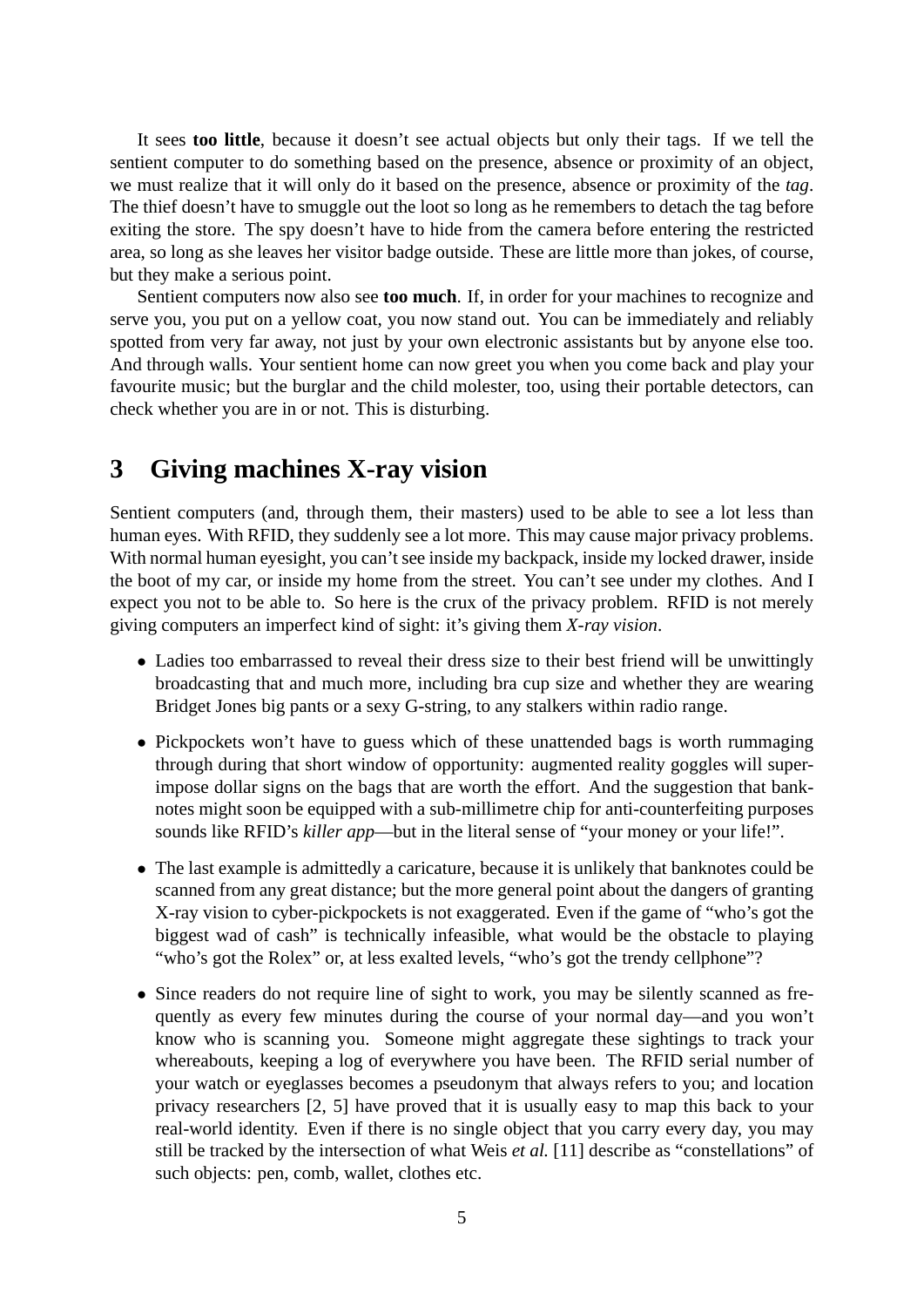- Since it is now fashionable to obsess about terrorist threats, observe that, if individuals can be identified by their RFID signatures, political targets might be ambushed with dormant bombs triggered to detonate when the right RFID signature is recognized.
- It is not only personal secrets that are at risk: a retail store might not like its competitors posing as customers and conducting covert inventory monitoring raids on a regular basis.

What can be done about this? Researchers have proposed a variety of solutions, from protocols that restrict the reading operation to certain principals [\[11\]](#page-9-3) to hardware or software jamming countermeasures [\[7\]](#page-9-4). Some consumer groups favour the definitive opt-out choice of permanently killing the tag after purchase, which regrettably negates any potentially beneficial ubiquitous computing applications of RFID in the home.

Even hardened ubicomp proponents must admit that none of the end-user applications so far proposed (such as the cyber-fridge that reorders milk over the Net or the frozen food package that communicates the appropriate cooking time and power setting to the microwave oven) is particularly compelling for a non-nerd. While for businesses there are clear advantages in instrumenting the supply and retail chain with RFID, for individuals the risks seem to outweigh the benefits. But still, even though as a security professional I have a natural inclination towards the paranoid standpoint, as a gadget lover I am reluctant to give up the technological possibility of rigging up a smart home able to tell me on which shelf in which room or behind which sofa<sup>[3](#page-5-0)</sup> I might find a particular book out of the  $10,000+$  I have. Can we build privacy-protecting safeguards into RFID systems?

### **4 Ownership-based RFID security policy model**

To become as ubiquitous as the barcode, the RFID tag must be very cheap: there are severe constraints on the gate budget and on the availability of special components such as non-volatile memory. Most of the privacy-protecting contributions in the literature, except perhaps for the fair use guidelines of Garfinkel's "RFID Charter" [\[4\]](#page-9-5), are technology-driven countermeasures that attempt to achieve the best possible result within the stringent limitations of current and foreseeable hardware.

To encourage discussion I shall instead take a different approach: if anything were possible, technology-wise, what would we want? Can we draw up a security policy model, in the spirit of Bell-LaPadula [\[1\]](#page-8-1) and Clark-Wilson [\[3\]](#page-8-2), to indicate unambiguously the protection goals of the system? Here is a sketch of my proposal.

My aim in drafting such a policy is to define in a concise and self-consistent way the usage patterns that should be allowed and the ones that should be disallowed. I am not for the moment worried about how the policy could be implemented within realistic hardware constraints, at least until we agree that it is sound and fair. Ideally it should allow all the intended uses of the technology and stop all the objectionable ones (a laudable but unattainable goal).

The central idea of the policy is simply the Reading rule: the tag can only be read by its owner. The Binding rule, not present in the Tokyo draft of the policy, was introduced to eliminate the loophole through which I attach one of my tags to your shoe and then I "legitimately" track you because I am only just reading my own tag. The Ownership rule may seem obvious given the intuitive semantics of the term "owner" but it was originally introduced to eliminate

<span id="page-5-0"></span> $3$ Or, even better, in which of the too numerous overflow storage boxes...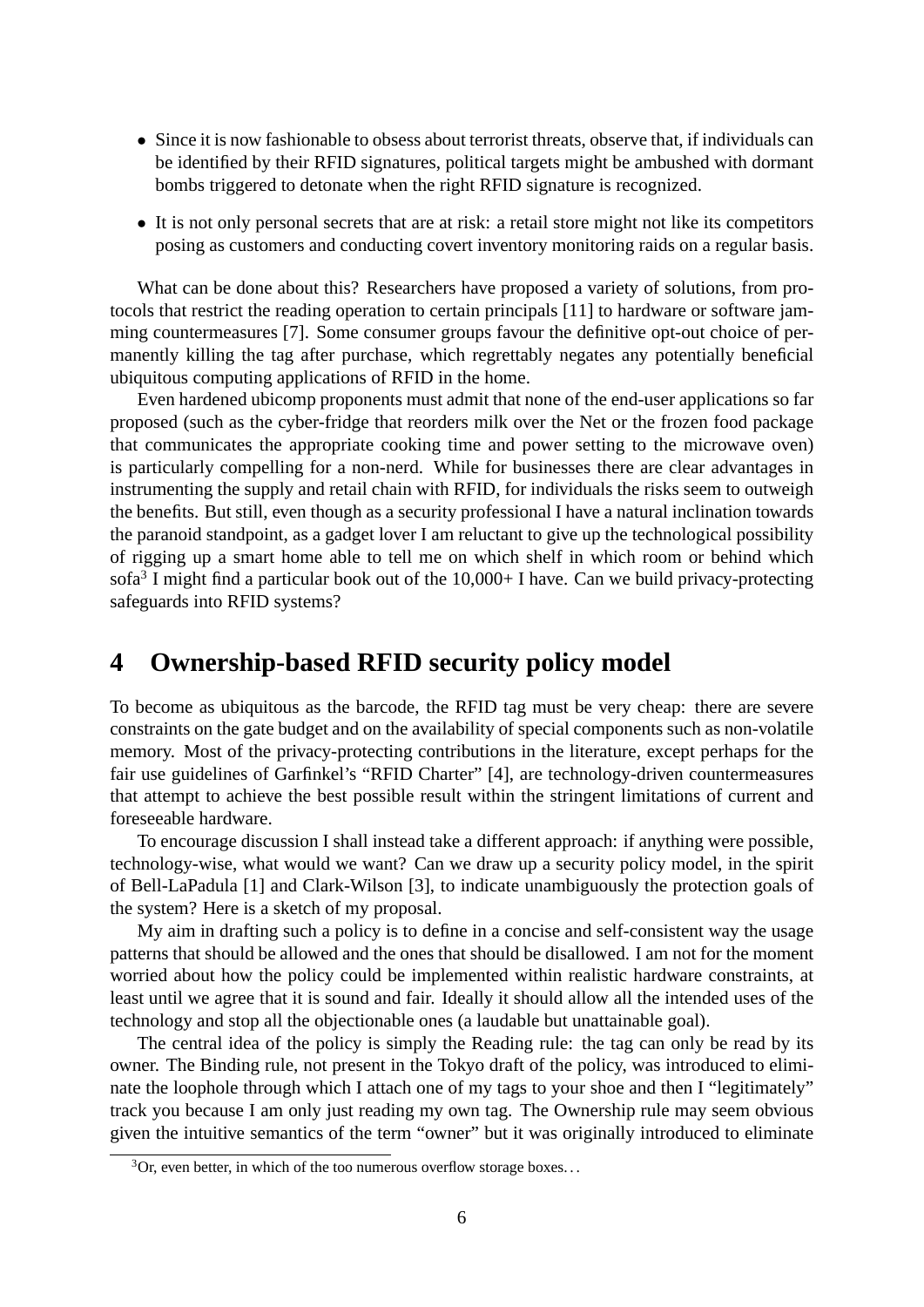#### **Ownership-based RFID security policy model**

- **Reading.** A tag can only be read by its owner, unless the Delegating rule (q.v.) says otherwise. *(If the tag and associated object change owner, the right to read is transferred to the new owner and lost by the old owner.)*
- **Binding.** Whenever a tag is attached to an object, the owner of the tag and the owner of the object must coincide. *(This implies that, if the object changes owner, the tag must be either transferred to the new owner or separated from the object.)*
- **Ownership.** No tag and no tagged object may have more than one owner.
- Lending. Whenever an object is lent, its ownership is temporarily transferred to the recipient. *(The lender no longer "owns" the object, and therefore has no right to read its tag, until it is returned.)*
- **Delegating.** The owner of a tag may allow or disallow other principals to read the tag. *(This delegation does not transfer ownership, does not transfer the right to delegate any further, and does not remove the right to read from the owner. If the tag and associated object change owner, the right to delegate is transferred to the new owner and lost by the old owner.)*

similar loopholes, hidden but available if one abuses the definition: I nominate you joint owner of one of my tags and I affix the tag to your shoe, but I also remain owner of the tag myself; then I can track you legitimately, as above, because the tag on your shoe is also mine.

There is still another powerful attack: I could lend you an object without transferring ownership of it, say my pen, and track you through that for as long as you carry it. An isomorphic problem, pointed out during the workshop by Christian Floerkemeier, is that of the shopper filling up her trolley in the supermarket and who can still be tracked by the supermarket owner while on the shop floor because, until checkout, her shopping has not been paid for yet and therefore is still owned by the supermarket<sup>[4](#page-6-0)</sup>. Someone suggested to define access rights in terms of who is *carrying* the tagged object; but this seems too fuzzy to act as a good foundation for a consistent security policy<sup>[5](#page-6-1)</sup>. I believe that a better solution is to introduce a Lending rule, stipulating that lending an object has the same effects on access rights as temporarily trans-

<span id="page-6-0"></span><sup>&</sup>lt;sup>4</sup>A more devious supermarket owner would track the shopper by following the trolley itself (which of course the supermarket owns), rather than the goods it contains. In fact this is just another instance of the attack described above, with the supermarket owner purposefully "lending" the trackable trolley to the unsuspecting customer. Even worse, the supermarket owner could link the partial profile of the customer built out of the current shop visit (what items s/he purchased this time and how long s/he spent in each aisle) to long-term identity inferred from payment information provided by the shopper on checkout.

<span id="page-6-1"></span><sup>5</sup>To show the ambiguity of the notion of "who is carrying it", think of "nested carriers": when you carry your groceries on a bus, are they being carried by you, by the bus driver or both? Does the answer temporarily change if you let go of the carrier bag? If you forget it on the bus? What about the collar worn by the pet carried by the little child you carry in your arms on the bus? And then think of goods in storage: who is carrying them? Who would be entitled to scan items that nobody is carrying?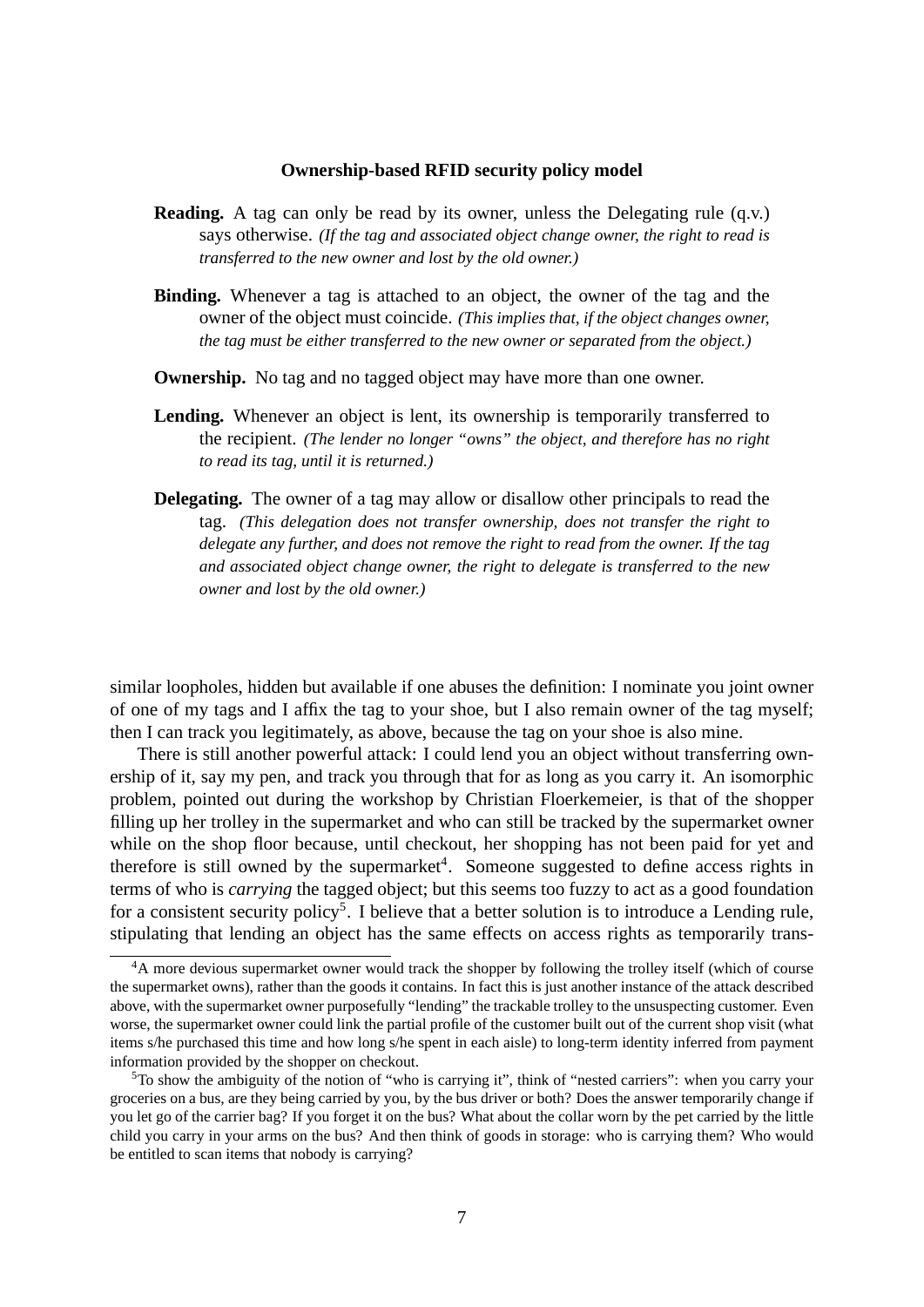ferring its ownership. The difficulty, however, then shifts to defining all the circumstances in which lending should be seen as taking place—the supermarket examples above and in footnote [4](#page-6-0) show how subtle the issue may be.

The Delegating rule was added to provide a legitimate but controlled mechanism for the occasionally desirable functionality of multiple access. In its absence, a number of plausible applications could only be made acceptable through semantic perversions of the kind we chose to prevent by introducing the Ownership rule.

#### **5 Incentives for and against privacy**

As always in security, one of the best ways to assess threats is to follow the money. In the case of RFID, a problem is that businesses actually have a strong incentive to violate customer privacy. This incentive is *price discrimination*—the lucrative practice, described with exemplary lucidity by Odlyzko [\[8\]](#page-9-6), of charging each customer the maximum amount he or she is prepared to pay, instead of selling at the same price to all buyers. Consumers express outrage at price discrimination when they notice it; sellers therefore disguise it with marketing mechanisms that obfuscate the true pricing structure. Luxury goods retailers, once they are able to read the tags on their customers' clothes ("This guy is wearing only designer garments"), can easily recognize the brand-addicted, price-insensitive buyers, treat them with deference proportional to their expected expenditure and entice them with individually tuned "discounts" over the inflated list price.

A different way of using RFID tags for price discrimination, namely *regioning*, was pointed out by Ross Anderson during one of the discussions of the Computer Lab's security group at Cambridge in 2004. Just as DVD producers find it lucrative to charge Europeans more than Americans for the same movies, so makers of fashionable blue jeans like to extort higher prices from markets that can bear them, but don't mind a lower profit in poorer or more competitive areas where they would not otherwise sell much. Until now, the arbitrage made possible by grey imports has limited the price differential; with RFID, though, this safety valve would disappear, as individual garments would become fully traceable. (Do not be fooled by the fact that the introduction of RFID in fashion items is going to be marketed as an anti-counterfeiting measure: the purpose of regioning is blocking cheap imports of *authentic* goods—nothing to do with fakes.)

There may also be issues outside the economic sphere. In a political climate in which Western democracies frequently erode the civil liberties of their citizens in the name of the fight against terrorism, some government agencies will view universal X-ray vision as a desirable surveillance tool. Just imagine what is likely to happen in airports when RFID technology is pervasively deployed. Next time you go through security, the full content of your suitcase, including the serial numbers of all items, will be scanned (and logged forever for future data mining [\[10\]](#page-9-7), but that's a slightly different story). Moreover, the customs officers will see through your luggage just as easily, and remember everything you carried each time you were scanned; when you're back on home soil they will be able to spot that you didn't have this expensive digital camera when you flew abroad two weeks ago, even if you are now nonchalantly wearing it round your neck, and will automatically issue you with a hefty fine if you don't declare it. This is a perfect example of intrusive behavior from the State that many of us nowadays would consider outrageous but which has a chance of becoming legal if technology makes it easy, thanks to the often-abused excuse that law-abiding citizens have nothing to fear from it. After all, don't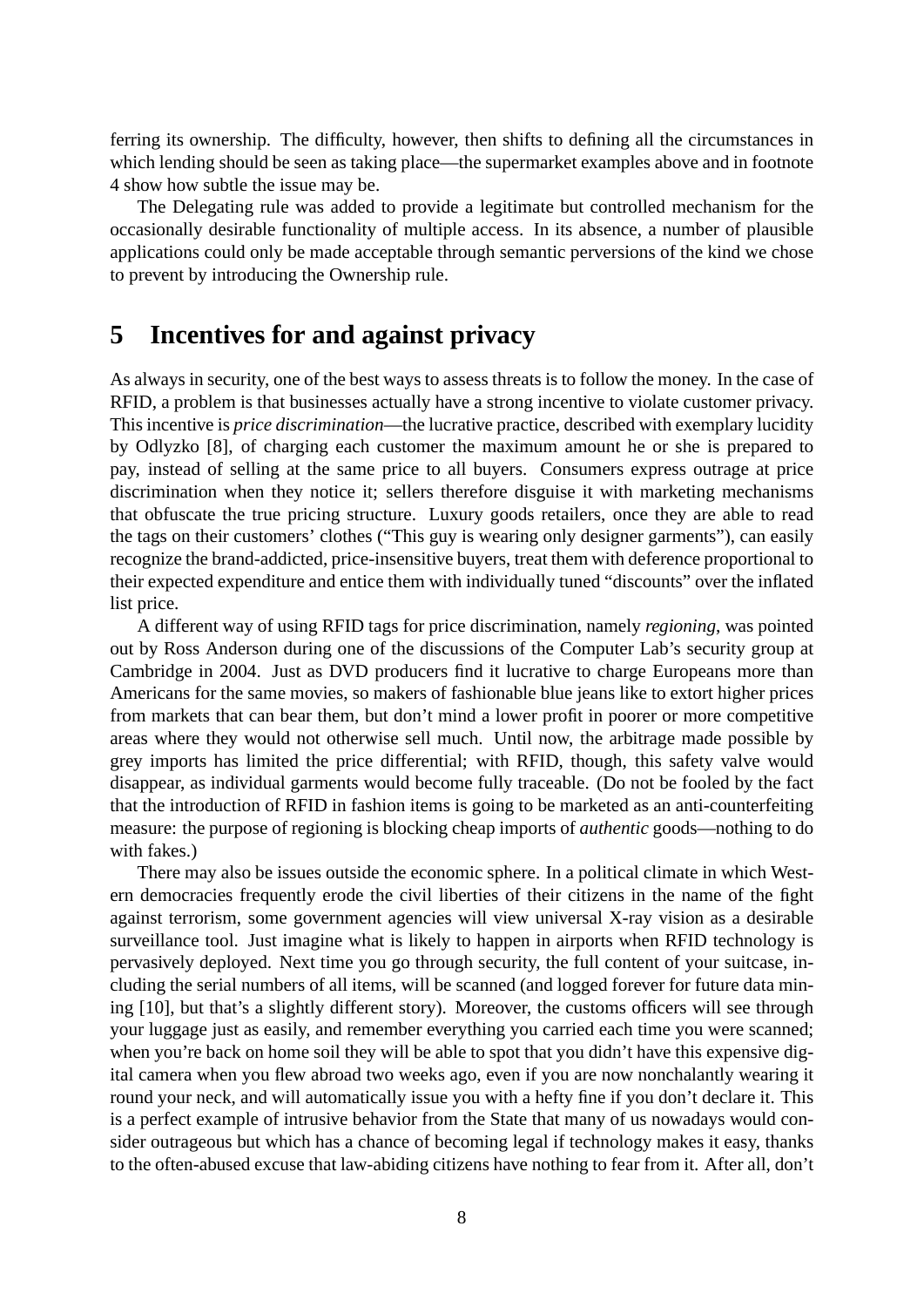airport security officers worldwide already use real X-rays? (Answer: Yes, but this doesn't let them detect, store, and data-mine the model and serial number of every item carried by every passenger. With RFID, they could even compile lists of passengers who carried specific *books* in their luggage in the past year.)

#### **6 Conclusions**

Until now, the development and deployment of RFID has been driven primarily by large manufacturers and retailers looking for ways to track their inventory and its location in the supply chain. It is therefore not surprising that RFID brings more benefits to them than to individual consumers. The main privacy threat of RFID is that it enables a kind of X-ray vision. So far, the benefits for customers are few and hypothetical, while the privacy-invading threats are real. Still, this is a multi-party game and, as such, it requires an alignment of incentives in order to succeed.

If, as claimed, privacy protection is a common goal of all the parties involved in the RFID debate, and the problem is how to achieve it while reaping the envisaged efficiency and functionality benefits of the technology, then the study of technical solutions serves a purpose. In that spirit, discussing the ownership-based security policy model helps clarify the protection goals, understand the trade-offs, and assess the validity of any proposed implementation. If, however, the true interests of the parties involved are fundamentally opposed, then any technical discussion has little practical relevance until that tension is resolved.

### **Acknowledgements**

This article is the revised write-up of the keynote talk I gave at the first gathering in the "International Workshop Series on RFID" in Tokyo, Japan in November 2004, which had no formally published proceedings. It includes and extends some ideas from my 2002 book [\[9\]](#page-9-8). The Tokyo talk was my first public presentation of the ownership-based policy. I am grateful to Sozo Inoue of Kyushu University for inviting me and to the workshop attendees for interesting comments and discussions that have allowed me to improve this material.

A condensed version of this article also appears as a "Viewpoint" in the September 2005 issue of *Communications of the ACM*, a special issue dedicated to RFID. I am grateful to guest editor Gaetano Borriello for inviting me to contribute to that issue.

#### **References**

- <span id="page-8-1"></span>[1] D. Elliot Bell and Leonard J. LaPadula. "Secure Computer Systems: Mathematical Foundations". Mitre Report ESD-TR-73-278 (Vol. I–III), Mitre Corporation, Bedford, MA, Apr 1974.
- <span id="page-8-0"></span>[2] Alastair Beresford and Frank Stajano. "Location Privacy in Pervasive Computing". *IEEE Pervasive Computing*, **2**(1):46–55, Jan 2003. [http://www.cl.cam.ac.uk/](http://www.cl.cam.ac.uk/~fms27/papers/2003-BeresfordSta-location.pdf) <sup>∼</sup>[fms27/papers/2003-BeresfordSta-location.pdf](http://www.cl.cam.ac.uk/~fms27/papers/2003-BeresfordSta-location.pdf).
- <span id="page-8-2"></span>[3] David D. Clark and David R. Wilson. "A Comparison of Commercial and Military Computer Security Policies". In "Proceedings of the 1987 IEEE Symposium on Security and